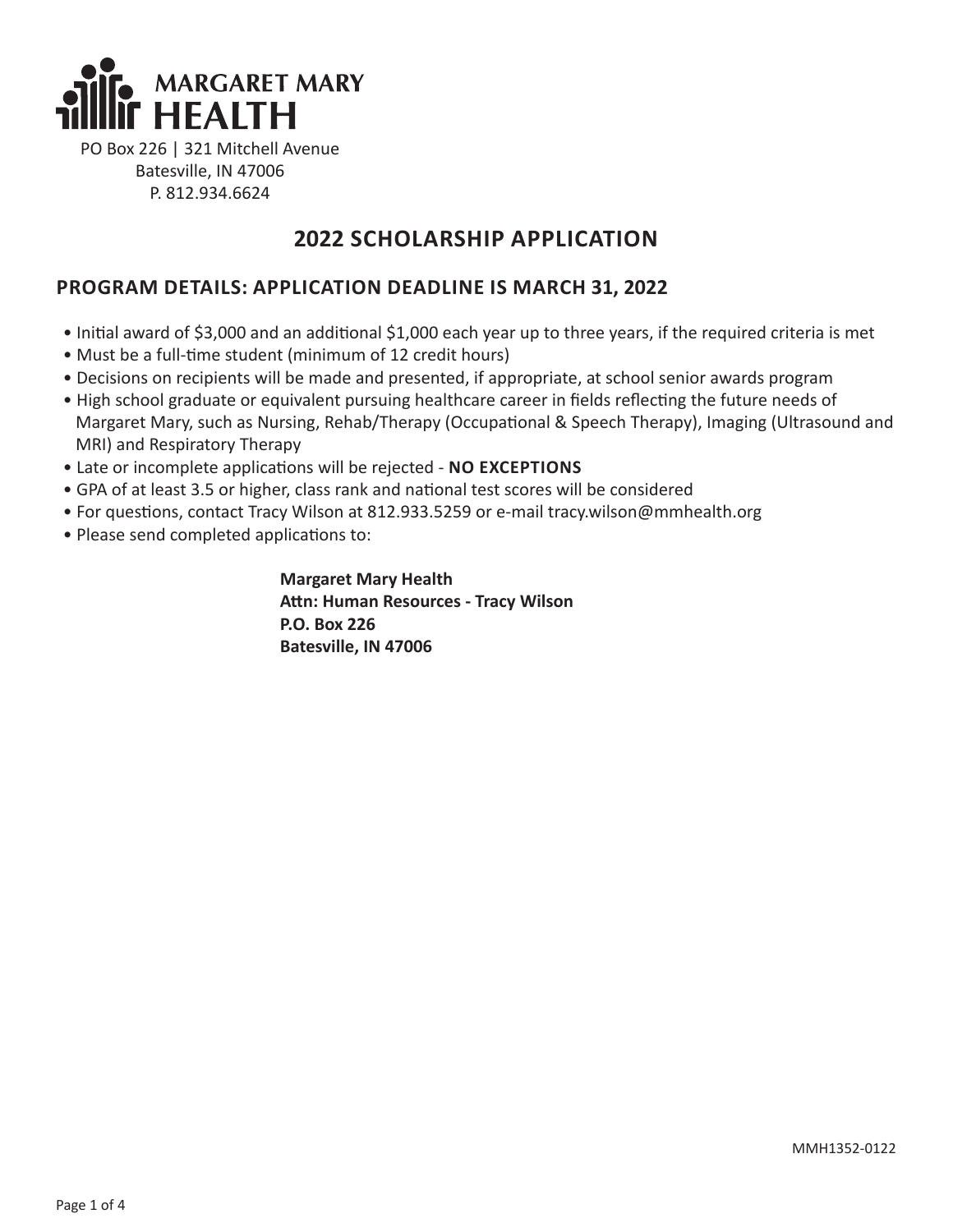#### **SCHOLARSHIP PROGRAM: STUDENT INFORMATION**

The Margaret Mary Health scholarship program is intended for the education of individuals interested in becoming healthcare professionals, in fields reflecting the future needs of Margaret Mary, such as Nursing, Rehab/Therapy (Occupational & Speech Therapy), Imaging (Ultrasound and MRI) and Respiratory Therapy. MMH is committed to helping prepare healthcare providers for the future and offers a scholarship program as a recruitment tool and a community service.

- The selection of and admission to an accredited school shall be the responsibility of the student. Students already enrolled in a school are eligible for the scholarship program. If the student has not yet been accepted, approval is contingent upon their acceptance into their chosen program by their school.
- Applications must be submitted to Margaret Mary Health's Human Resources Department by March 31, 2022. Applications are available at the hospital, the Guidance Office of area high schools and on Margaret Mary's website - mmhealth.org.
- Scholarship applications must include the following in order to be considered:
	- $\Box$  Completed application
	- $\Box$  Official transcript of grades from the most recently attended school
	- $\Box$  A letter of acceptance from the school you will be/are attending (If available by March 31)
	- $\Box$  Two reference letters as described below
- The applicant is responsible for contacting the two references (no relatives) listed on the application and instructing them to submit letters of reference to Margaret Mary's Human Resources Department by the March  $31<sup>st</sup>$  deadline. The applicant can collect the letters of reference if they desire as long as the letters are in a sealed envelope from the reference and the envelope is unopened at the time of submitting the application to Margaret Mary Health.
- Scholarship recipients are not guaranteed a position within the organization. Margaret Mary Health will consider the applications of scholarship recipients along with all other applications.
- The hospital reserves the right to discontinue advances at any time to the recipient for any of the following reasons:
	- Recipient is convicted of a felony
	- Recipient suspends or discontinues education in the field for which the scholarship was given
	- Failure by the Recipient to produce proof of enrollment or satisfactory completion of courses in the school program recognized and approved by the Hospital for which funds were advanced
	- Not maintaining a cumulative GPA of 3.5 or higher
- Final applicants may be scheduled to interview with the selection committee. All applicants will be notified once Margaret Mary's Senior Leadership Team has made their final selections (approximately early May 2022).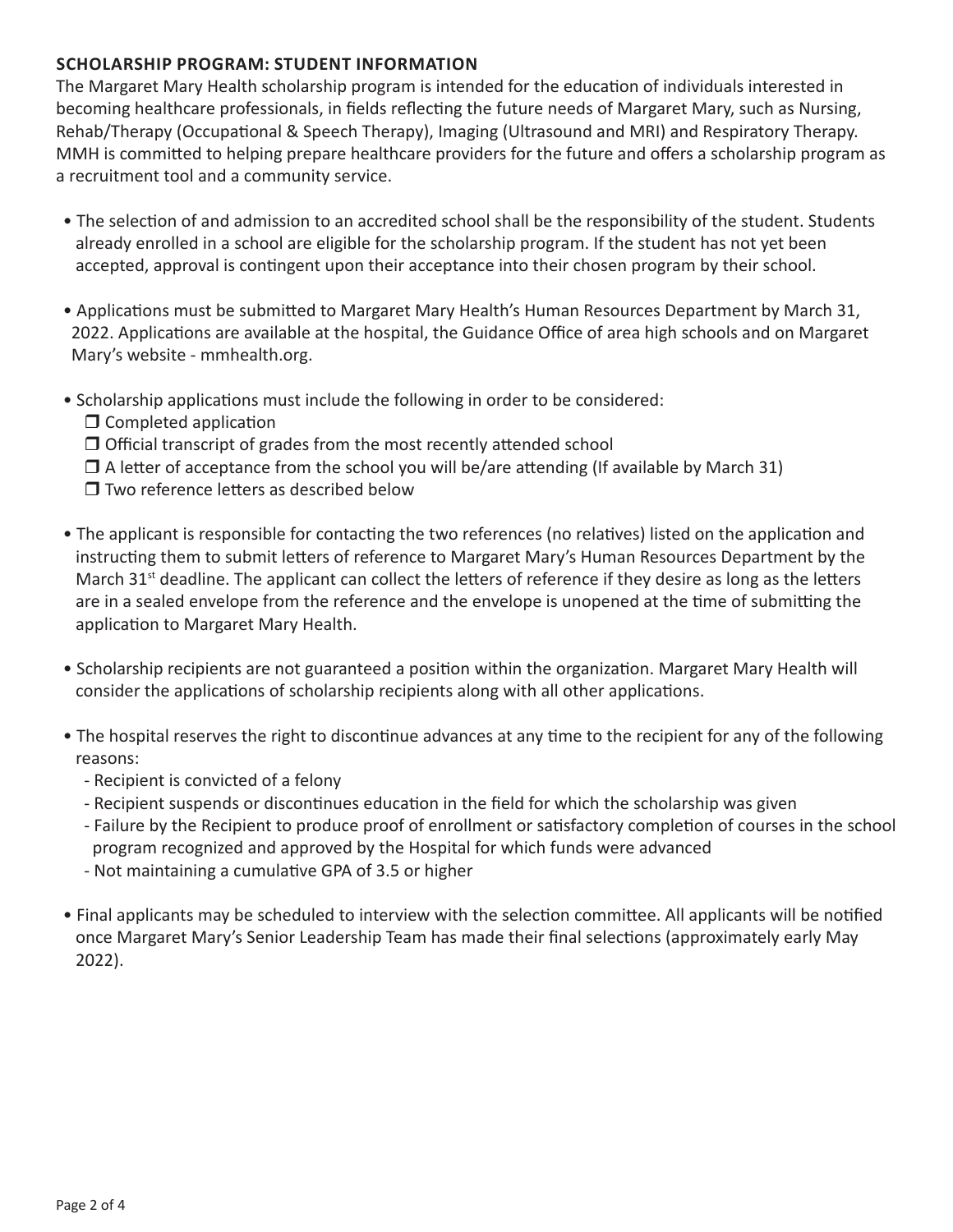

PO Box 226 | 321 Mitchell Avenue Batesville, IN 47006 P. 812.934.6624

# **2022 SCHOLARSHIP APPLICATION**

### **I. APPLICANT**

| Have you been accepted to an accredited school? $\Box$ Yes $\Box$ No If yes, please include a copy of the acceptance |  |  |  |  |  |
|----------------------------------------------------------------------------------------------------------------------|--|--|--|--|--|
| letter, if applicable.                                                                                               |  |  |  |  |  |
|                                                                                                                      |  |  |  |  |  |
|                                                                                                                      |  |  |  |  |  |
|                                                                                                                      |  |  |  |  |  |
|                                                                                                                      |  |  |  |  |  |
|                                                                                                                      |  |  |  |  |  |

Have you worked/volunteered/shadowed at MMH in the past?  $\Box$  Yes  $\Box$  No

If yes, what department?

## I**I. EDUCATION**

List in chronological order all schools attended in the past five years. Include a transcript of grades from most recently completed school(s).

| <b>NAME OF SCHOOL</b> | <b>LOCATION</b> | <b>DATES OF ATTENDANCE</b> |
|-----------------------|-----------------|----------------------------|
|                       |                 |                            |
|                       |                 |                            |
|                       |                 |                            |
|                       |                 |                            |

List any scholastic distinctions or honors you have received:

## **III. OUTSIDE ACTIVITIES**

List any extracurricular activities, community service and hobbies you have been involved in during the past four years: